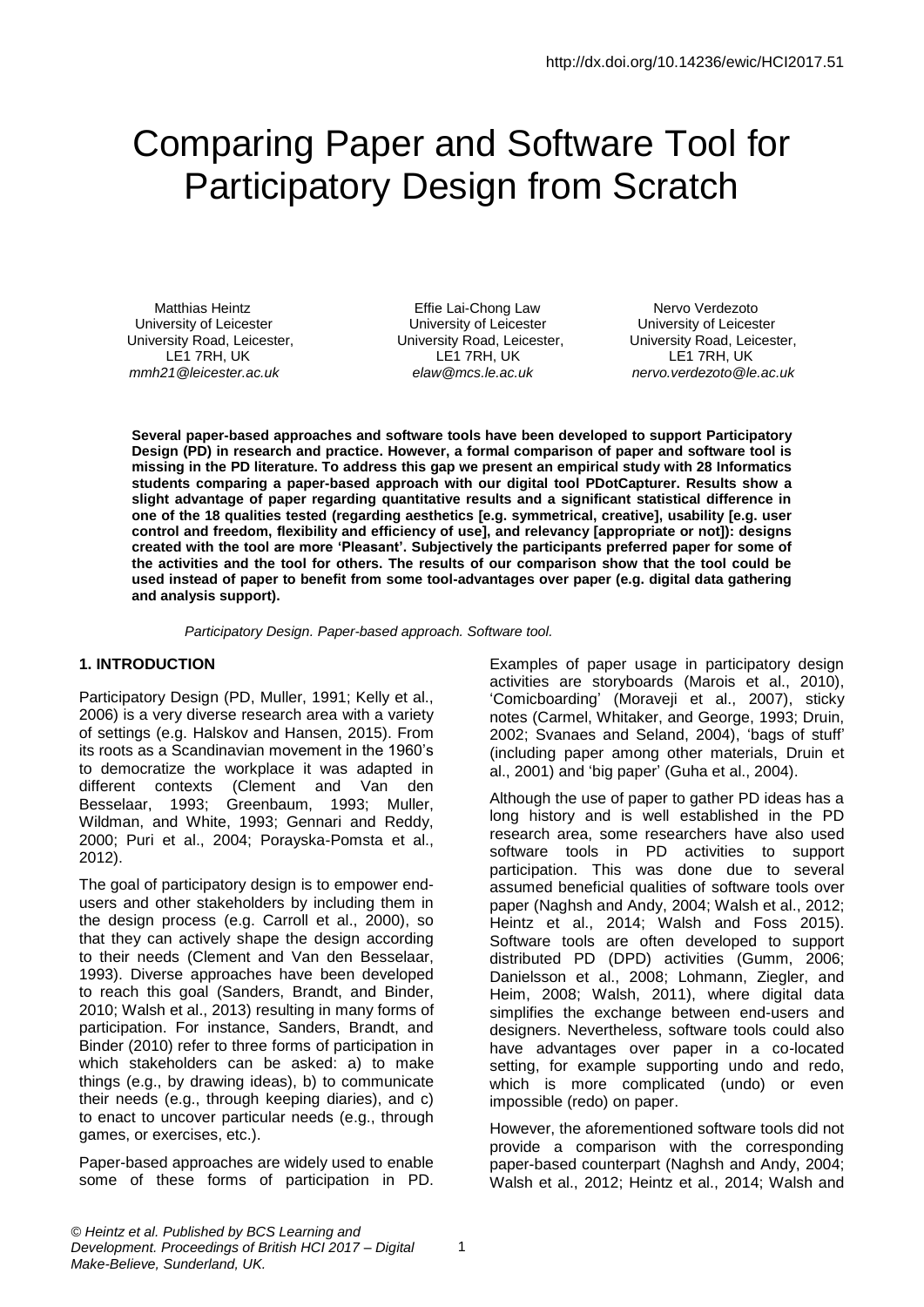Foss, 2015). Such a comparison is essential to prove that the software developed for the toolbased method works and that using it results in similar or better designs as compared with using paper. Only then it can be determined and advised in which particular situation each method can be used.

The identified lack of comparison between paper and software/digital tools motivated us to conduct an empirical study which will help to answer the open question, if the quality of ideas gathered with a paper-based and with a tool-based approach are comparable or which differences exist. In this study 28 Informatics students were asked to use the paper-based Layered Elaboration approach and the software tool PDotCapturer to design prototypes and evaluated and compare the two approaches in the process.

#### **2. STATE OF THE ART**

One possible outcome of paper-based PD activities in which users/participants are asked to make something (Sanders, Brandt, and Binder, 2010) are prototypes, which are "… physical manifestations of ideas or concepts" (Sanders and Stappers, 2014, p. 9). Besides paper-based approaches (see Introduction), software tools have been developed, to facilitate the creation and redesign of prototypes in PD sessions.

Naghsh and Andy (2004) created the software tool GABBEH to provide a digital version of paperprototyping. It enabled end-users to annotate website designs and in this way express their redesign ideas and feedback. One of the identified benefits of using a software tool instead of paper was that it could support the evaluation of dynamic behaviour in a prototype. However, it also had some shortcomings for general usage, mainly relying on the DENIM tool (Newman et al., 2003) and specific hardware requirements (graphics tablet as input device) to work. Although developed as a digital version of paper prototyping, GABBEH was not compared with a paper-based approach.

Walsh et al. (2012) designed and developed the software tool DisCo to support intergenerational PD activities. They introduced a tool to help keeping track of PD ideas assigned to different versions of a constantly changing prototype and to support PD in a distributed setting. In Walsh and Foss (2015) a further improved and enhanced version of the system is presented (e.g. supporting audio input). The DisCo online tool is a digital representation of the paper-based Layered Elaboration approach (Walsh et al., 2010), but the two methods to gather PD input from end-users have not been compared.

In the Layered Elaboration approach small groups of end-users and designers work together on an initial design on paper. The example in [Figure 1](#page-1-0) shows design ideas (Lim, Stolterman, and Tenenberg, 2008) for a Quiz app. Once the initial design is finished it is then exchanged with one from another group participating in the same PD event. Instead of directly annotating the design, an acetate is put on top of the paper. Annotations and re-design ideas are then drawn and written on the acetate [\(Figure 2\)](#page-1-1). This has the benefit that the second group does not have the impression to 'destroy' the initial design of the first group.



<span id="page-1-0"></span>*Figure 1: Layered Elaboration: Initial design on paper.*

| Edit multiple-chaine question<br>Cancel  |
|------------------------------------------|
| (Save<br><b>Rack</b><br>Picture: (Upland |
| Question: Which planet is the bigl       |
| Answers phat: (+ Add answer)             |
|                                          |
|                                          |
| (Save<br>Carel                           |
|                                          |
|                                          |

<span id="page-1-1"></span>*Figure 2: Layered Elaboration: Annotations and redesign suggestions on an acetate on top of the initial design on paper.*

Heintz et al. (2014) present the online tool Pdot to address identified shortcomings of paper-based approaches and existing tools in participatory design activities, especially in a distributed setting. However, they only presented an early prototype of their tool, together with preliminary evaluation results. A comparison of paper and tool is still missing.

An example of a comparison of the performance between paper- and tool-based approaches to gather end-user input, in an area closely related to PD, is the evaluation of CanonSketch (Campos and Nunes, 2007), a design tool for User-Centred Design (UCD) activities. Contrary to the PD philosophy this tool does not include actual endusers in the design process. For CanonSketch it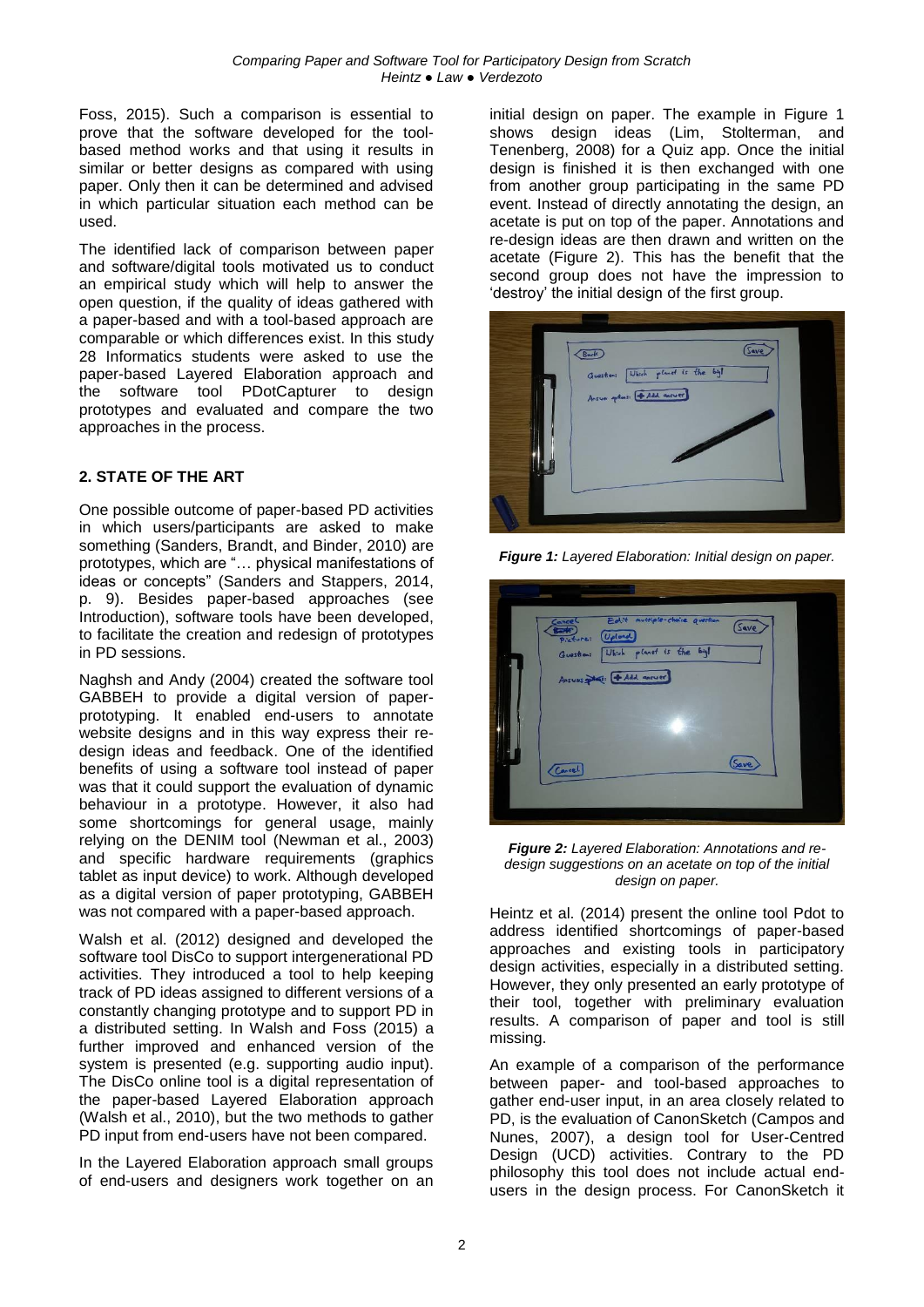was shown that the tool outperformed paper, for the most of the tested qualities even significantly (Campos and Nunes, 2007).

The aforementioned restrictions (e.g. hardware and software requirements for GABBEH) and unavailability (e.g. DisCo) of existing tools motivated us to develop our own tool (PDotCapturer, based on Pdot) to be able to make a comparison with a paper-based approach.

We selected the Layered Elaboration (Walsh et al., 2010) paper-based PD approach for the comparison due to its versatility to accommodate the needs of a wide range of end-users (from children to adults). Furthermore, DisCo (Walsh et al., 2012) has shown that indeed Layered Elaboration could be transformed into a software tool and used for PD activities. Thus, we implemented our own software tool PDotCapturer [\(Figure 3\)](#page-2-0) taking into account the affordances provided by the Layered Elaboration approach. [Figure 6](#page-3-0) illustrates the complete Layered Elaboration process from our empirical study to explore the potential impact of both approaches on the outcome of PD activities. PDotCapturer has been developed in iterative cycles of implementation and evaluation, but the details of implementation are out of the scope of this paper.

# **3. EMPIRICAL STUDY**

# **3.1. Description of PDotCapturer**

After logging in the tool presents a plain white page as the starting point (part of which is shown on the right hand side of [Figure 3\)](#page-2-0). The end-user can then click anywhere on the page to start drawing by dragging the mouse [\(Figure 3](#page-2-0) shows that the enduser has drawn a 'start' button as part of the initial design). To specify different design elements, users can create numbered markers positioned next to drawings. Additional information (e.g. longer text which would be complicated to write with the mouse) can be specified in a text input box. In the example presented in [Figure 3](#page-2-0) the end-user has described the functionality of the 'start' button: "Pressing the start button starts the creation of a new Quiz".

To enable end-users to inspect and annotate the designs of other participants, the PDotCapturer tool offers the feature to show the initial design of others (see second segment from the top in [Figure](#page-2-1)  [4\)](#page-2-1). In this case the design of another group of endusers participating in the PD activity is displayed in the design area on the right. End-users can then use the functionality shown in [Figure 3](#page-2-0) to annotate the design of others instead of working on their own, initial design. The tool creates a 'virtual acetate' for this purpose on which the drawings can be done and the textual comments be located.



<span id="page-2-0"></span>*Figure 3: Screenshot of PDotCapturer to create an initial design: Drawing area on the right hand side. Features of the tool on the left hand side (undo and redo for the drawing on top, input for textual comment on the bottom).*



<span id="page-2-1"></span>*Figure 4: Screenshot of PDotCapturer showing the tool when inspecting designs or feedback of other end-users.*

PDotCapturer is implemented using HTML and JavaScript, which means it can be run in any major browser without the need for a plugin. All drawings and annotations created by end-users are stored online in a MySQL database.

#### **3.2 Participants and Procedures**

28 Informatics students used Layered Elaboration and PDotCapturer in a cross-comparison study to design: 1) a sleeping personal informatics app home screen, and 2) a customizable dashboard, for their university homepage. These applications were selected because they fit the curriculum, the students have learned about personal informatics applications, and because of the familiarity of the target group with the university homepage. Additionally for both applications it was reasonable to design a single screen. This limitation was necessary for the study due to time constraints regarding the amount of time that could be allocated for creating and annotating each design.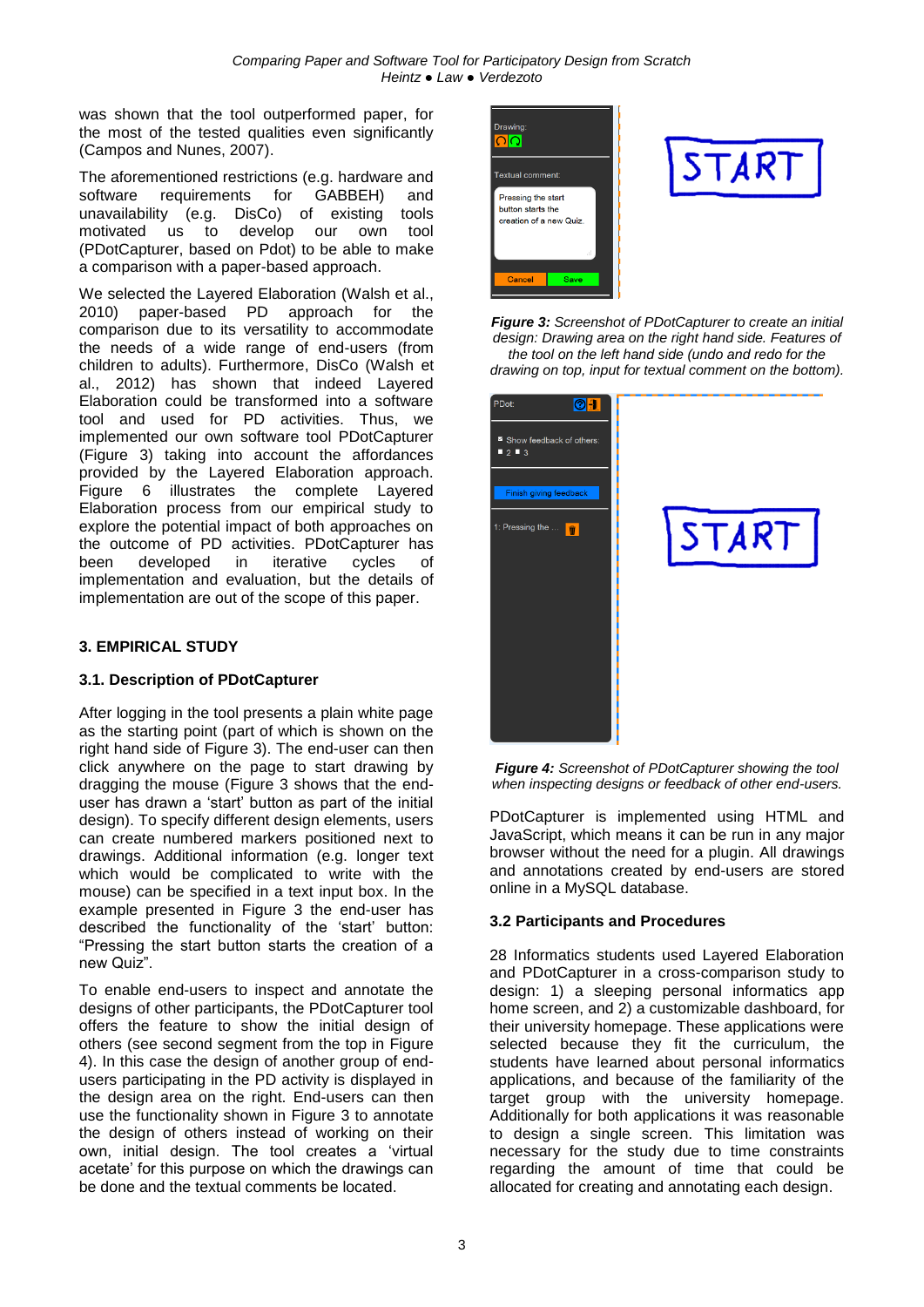The two-hour session started with a presentation explaining Participatory Design and where it would typically be applied in the software design life-cycle when designing an application from scratch. The Layered Elaboration method and PDotCapturer were described as two options for PD activities. Then the first task, to design a sleeping personal informatics app home screen (showing e.g. sleep last night/this week and alarm time) was presented. The participants were randomly divided into two groups of 14 each [\(Figure 5\)](#page-3-1), starting with the Layered Elaboration approach (green box on top in [Figure 5\)](#page-3-1) or PDotCapturer tool respectively (yellow box on the bottom in [Figure 5\)](#page-3-1). The two subgroups were further divided into six teams: four teams of two and two teams of three participants for each approach (grey team boxes in [Figure 5\)](#page-3-1) to offer the participants the opportunity to perform the design in small groups, as proposed in the Layered Elaboration approach description. Six teams per approach were created to enable three teams each to discuss and exchange their designs.



*Figure 5: Division of participants.*

<span id="page-3-1"></span>The participants then had 15 minutes time to come up with an initial design, and specify it, either on paper or on a blank white slate in PDotCapturer. Then they explained their design to the other two groups and exchanged designs. They then had 10 minutes time to annotate the initial design of another team, either on acetates or on a virtual layer in PDotCapturer. The process is displayed in [Figure 6](#page-3-0) and [Figure 7.](#page-3-2) An example result for a sleeping informatics app home screen designed with the Layered Elaboration approach can be seen in [Figure 8.](#page-3-3) An example result for a sleeping informatics app home screen designed with PDotCapturer can be seen in [Figure 9.](#page-4-0)

To avoid order effects the participants were then shown an animated video on ACTA (https://www.youtube.com/watch?v=glR5Kf6GvpY, last accessed 24/03/2017). This video was unrelated to either one of the two design tasks. Together with a short discussion on it afterwards, it was used to distract the participants to mitigate effects of the first design task on the second.



<span id="page-3-0"></span>*Figure 6: Layered Elaboration approach as performed with paper and acetates (the same process was followed by Team 4, Team 5 and Team 6).*



*Figure 7: Approach as performed with PDotCapturer (the same process was followed by Team 7, Team 8 and Team 9).*

<span id="page-3-2"></span>

<span id="page-3-3"></span>*Figure 8: Example of a sleeping informatics app home screen designed with the Layered Elaboration approach.*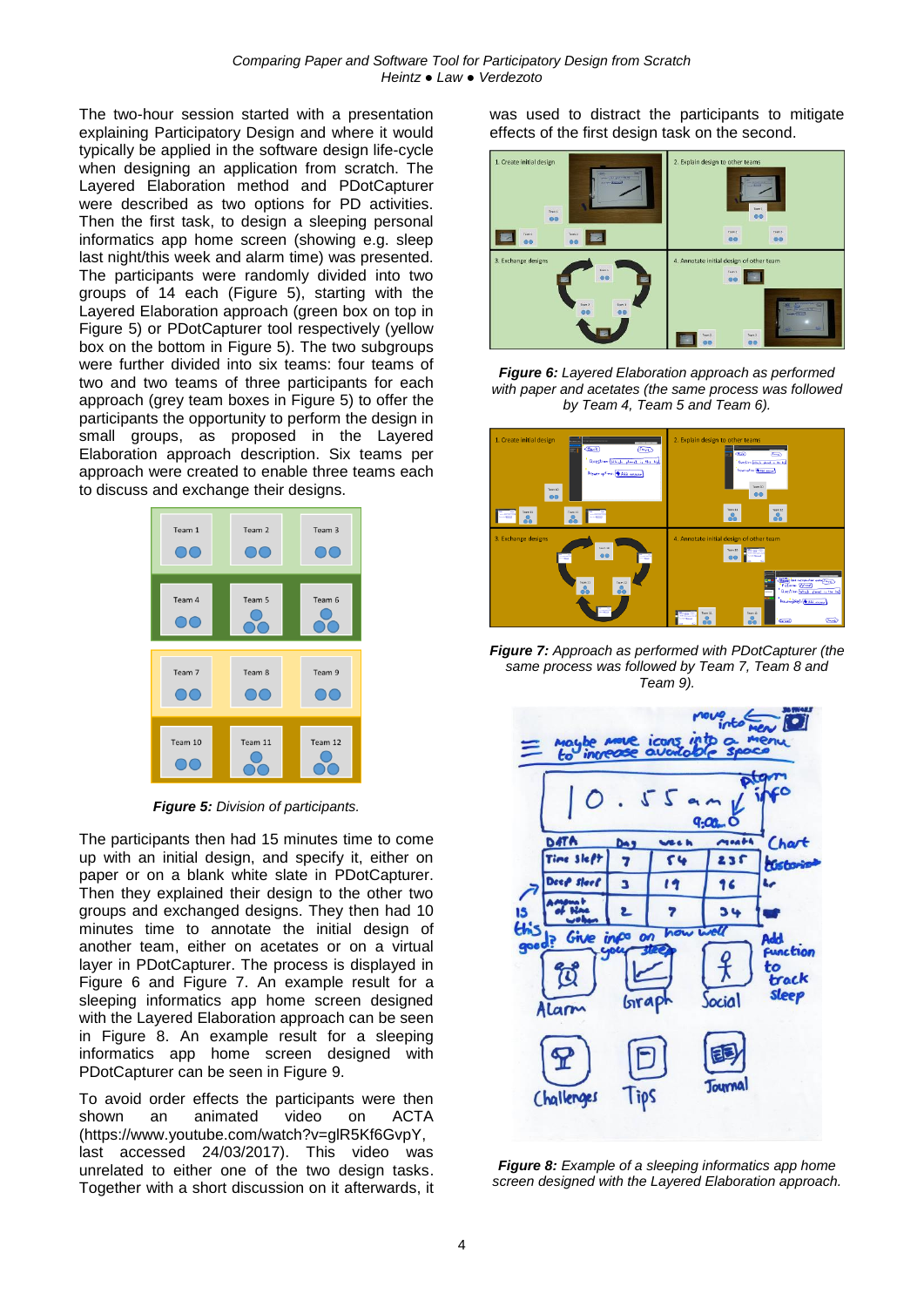

<span id="page-4-0"></span>*Figure 9: Example of a sleeping informatics app home screen designed with PDotCapturer.*

Then the participants swapped the PD method, the ones who used the Layered Elaboration approach before now used PDotCapturer and vice versa. The task this time was to design a university customizable dashboard (showing e.g. announcements, appointments, timetable and an overview of emails). The following procedure of creating an initial design, explaining, exchanging, and annotating it were the same as for the sleeping personal informatics app. In total eleven designs created with the Layered Elaboration approach were handed in by the participants. An example for a university dashboard created with the Layered Elaboration approach can be seen in [Figure 10.](#page-4-1) In total twelve designs created with PDotCapturer were handed in by the participants. An example for a university customizable dashboard created with PDotCapturer can be seen in [Figure 11.](#page-4-2)



<span id="page-4-1"></span>*Figure 10: Example of a university customizable dashboard designed with the Layered Elaboration approach.*



<span id="page-4-2"></span>*Figure 11: Example of a university customizable dashboard designed with PDotCapturer.*

After using both methods the participants filled in a questionnaire. It consisted of a section capturing demographic data (e.g. age and gender) and a section comparing the paper-based approach and PDotCapturer, inspired by the System Usability Scale (SUS; Brooke, 1996), and asking for preference of one or the other regarding different PD idea expression tasks (see [Figure 12](#page-4-3) for an example statement and [Table 8](#page-7-0) for a list of the statements) followed by a text field to elaborate on why and for what the participants preferred which method.

|                                 | Paper   | PDot |
|---------------------------------|---------|------|
| Overall I preferred this method | $00000$ |      |

<span id="page-4-3"></span>*Figure 12: Example statement from the questionnaire comparing Layered Elaboration (Paper) with PDotCapturer (PDot).*

#### **3.3. Comparison of designs**

To compare the designs created with the Layered Elaboration approach and with PDotCapturer each design was rated regarding aesthetics, usability, and relevancy by two HCI specialists. They first did the rating individually and then met to compare and discuss in case of discrepancies.

#### *3.3.1. Aesthetics*

To rate the aesthetics of the designs, rating scales for classical and expressive aesthetics were used, developed by Porat and Tractinsky (2012). For classical aesthetics the qualities 'clean', 'pleasant', 'symmetrical' and 'aesthetic' were rated on a 7 point scale ranging from strongly disagree (1) to strongly agree (7). For expressive aesthetics the qualities 'original', 'sophisticated', 'spectacular', and 'creative' were rated using the same 7-point scale.

To make sure the qualities of the designs were not influenced by the two different topics of the design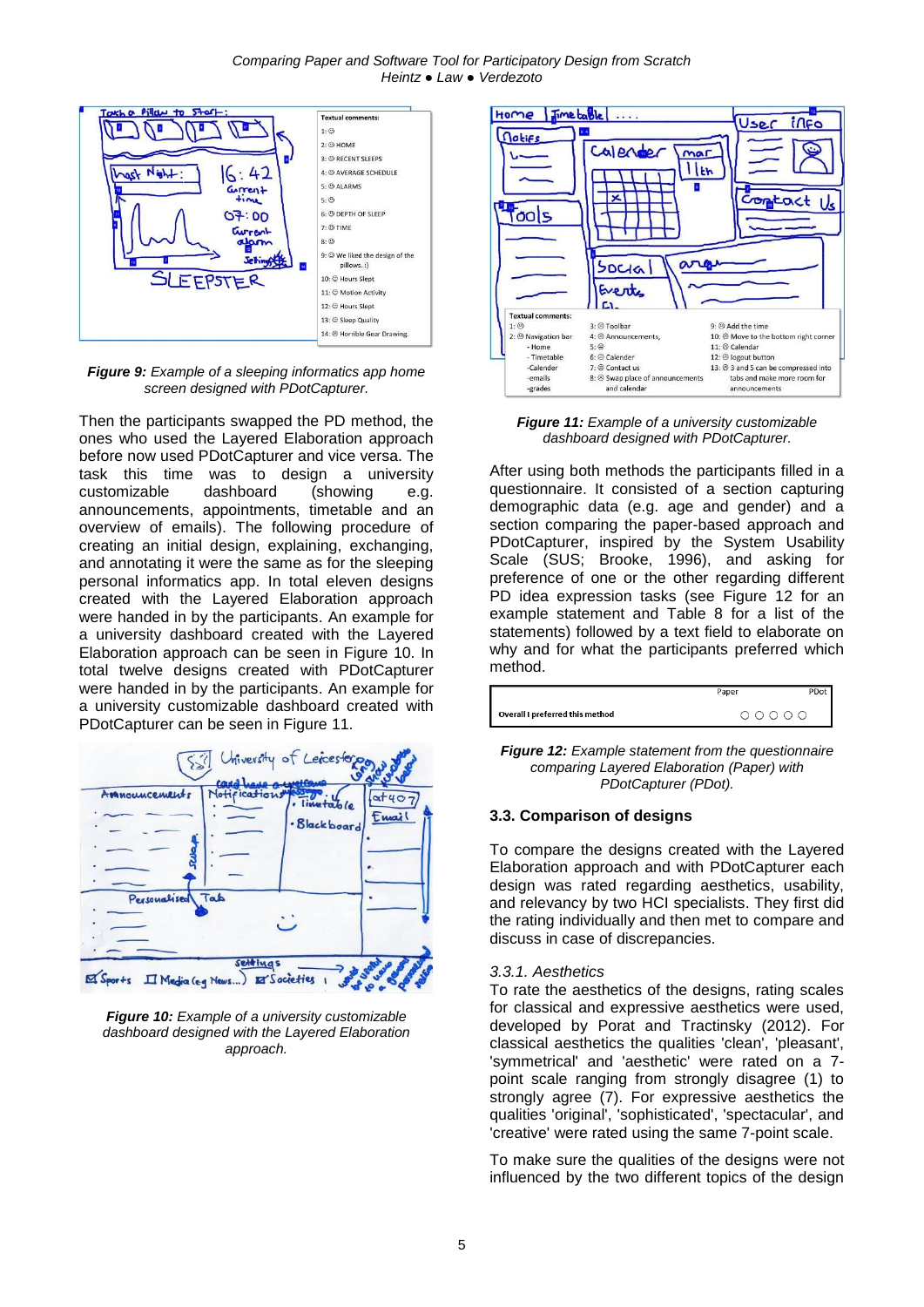task the ratings were tested for independence of the design task. A Shapiro-Wilk test for normality showed that the data were not normally distributed for the different rating categories and tasks. Therefore a Mann-Whitney U test was performed. Results showed that no significant differences in aesthetic ratings between the two design tasks were detected [\(Table 1\)](#page-5-0). This suggested that the aesthetics ratings were independent of the prototype designed (sleeping informatics app home screen or university customizable dashboard).

<span id="page-5-0"></span>

| <b>Table 1:</b> Mann-Whitney U test results for differences in |
|----------------------------------------------------------------|
| aesthetics qualities between the two design tasks.             |

| Quality            | Mean rank<br><b>University</b><br>dashboard | Mean<br>rank<br>Sleeping<br>app |                         |
|--------------------|---------------------------------------------|---------------------------------|-------------------------|
| Clean              | 12.23                                       | 11.79                           | $U = 63.5, p = .869$    |
| Pleasant           | 10.95                                       | 12.96                           | $U = 54.5, p = .449$    |
| Svm-<br>metrical   | 14.00                                       | 10.17                           | $U = 44.0, p = .145$    |
| Aesthetic          | 9.36                                        | 14.42                           | $U = 37.0, p = .054$    |
| Original           | 10.00                                       | 13.83                           | $U = 44.0, p = .151$    |
| Sophisti-<br>cated | 11.73                                       | 12.25                           | $U = 63.0, p = .831$    |
| Specta-<br>cular   | 10.18                                       | 13.67                           | $U = 46.0, p = .144$    |
| Creative           | 9.77                                        | 14.04                           | $U = 41.5$ , $p = .108$ |

#### *3.3.2. Usability*

For the usability rating Nielsen's 10 Usability Heuristics were applied to the designs (Nielsen, 1994). For each heuristic the raters specified if it was violated or not. In case the heuristic could not be checked based on the prototype the raters could specify 'not applicable' for this heuristic.

<span id="page-5-1"></span>

| <b>Table 2:</b> $\chi$ 2 values showing if the usability rating is |
|--------------------------------------------------------------------|
| independent from the design task or not.                           |

| <b>Heuristic</b>                  | <b>Result of Pearson's</b> |
|-----------------------------------|----------------------------|
|                                   | $\chi$ 2 analysis          |
| Visibility of system status       | $\chi$ 2 (1, n=23)=2.561,  |
|                                   | p> .05 (ns)                |
| Match between system and the      | $\chi$ 2 (1, n=23)=0.290,  |
| real world                        | p> .05 (ns)                |
| User control and freedom          | $\chi$ 2 (1, n=23)=0.048,  |
|                                   | p> .05 (ns)                |
| Consistency and standards         | $\chi$ 2 (1, n=23)=0.434,  |
|                                   | p> .05 (ns)                |
| <b>Error prevention</b>           | N/A                        |
| Recognition rather than recall    | $\chi$ 2 (2, n=23)=1.345,  |
|                                   | p> .05 (ns)                |
| Flexibility and efficiency of use | N/A                        |
| Aesthetic and minimalist design   | $\chi$ 2 (1, n=23)=1.495,  |
|                                   | p> .05 (ns)                |
| Help users recognize, diagnose,   | N/A                        |
| and recover from errors           |                            |
| Help and documentation            | $\chi$ 2 (1, n=23)=1.155,  |
|                                   | p> .05 (ns)                |

To test for independence of the usability ratings from the design task, a Chi square test was performed. This test was selected as there are two categorical variables to be compared: heuristic violation (yes, no, not applicable) and task (university customizable dashboard or sleeping informatics app home screen). Three of the heuristic ratings could not be analysed, as they were rated as 'not applicable' for all designs: "Error prevention", "Flexibility and efficiency of use", and "Help users recognize, diagnose, and recover from errors" (see section 3.4.2. below for details). For the other heuristics no significant relation between rating and design task performed was found [\(Table](#page-5-1)  [2\)](#page-5-1).

#### *3.3.3. Relevancy*

To rate the relevancy of the design elements created by the participants the experimenter identified the different elements in each design and indicated them by an orange line separating them from the rest of the design [\(Figure 13\)](#page-5-2). For each of these elements the raters then specified if it was relevant to the design task (i.e. one would expect to find such an element in the prototype to be designed) or not. An example relevancy rating for one of the designs can be seen on the right hand side in [Figure 13.](#page-5-2)



*Figure 13: Example of highlighting the twelve design elements identified in the design (left) and relevancy rating (right).*

<span id="page-5-2"></span>To test for independence of the amount of relevant screen elements from the design task again a Chi square test was used, comparing amount of relevant and not relevant ratings for the university dashboard and sleeping app. The result was that the relevancy of design elements (relevant or not relevant) is independent from the task  $(\gamma 2)(1,$  $n=239$ =0.655,  $p > .05$  (ns)).

#### **3.4. Results**

#### *3.4.1. Aesthetics*

[Table 3](#page-6-0) shows the results of the Aesthetic ratings. To compare the two approaches (Layered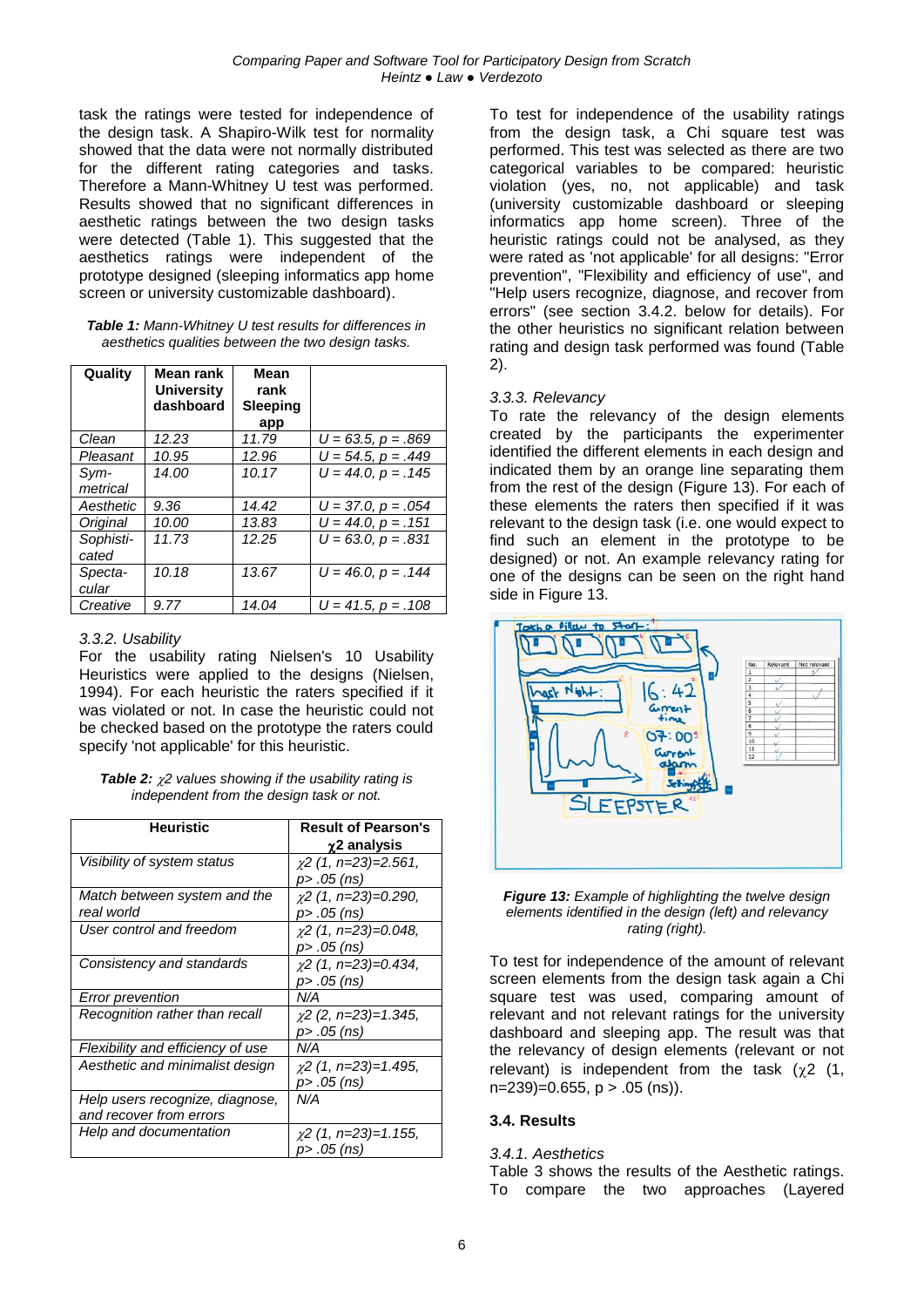Elaboration and PDotCapturer), the same inferential statistics as described above for the design tasks were applied, only this time for the approach used (paper-based and tool-based). Only one item showed a significant statistical difference: "Pleasant" with U=34.00, p<0.05, Layered Elaboration mean rank=9.09, PDotCapturer mean rank=14.67. Thus the designs created with PDotCapturer (mean=4.42) were rated as more pleasant than the designs created with Layered Elaboration (mean=3.64).

<span id="page-6-0"></span>*Table 3: Results of the Aesthetic ratings for Layered Elaboration and PDotCapturer (mean and standard deviation (SD) on a 7-point scale).*

| Quality       | Layered<br><b>Elaboration</b> |      |      | <b>PDotCapturer</b> |
|---------------|-------------------------------|------|------|---------------------|
|               | Mean                          | SD   | Mean | <b>SD</b>           |
| Clean         | 4.27                          | 0.96 | 4.92 | 0.64                |
| Pleasant      | 3.64                          | 0.88 | 4.42 | 0.76                |
| Symmetrical   | 3.82                          | 0.94 | 4.33 | 1.03                |
| Aesthetic     | 3.27                          | 0.75 | 3.75 | 0.83                |
| Original      | 2.64                          | 0.64 | 2.92 | 0.95                |
| Sophisticated | 2.45                          | 0.66 | 2.25 | 0.60                |
| Spectacular   | 2.00                          | 0.60 | 1.83 | 0.55                |
| Creative      | 2.73                          | 0.75 | 2.42 | 0.86                |

However, as no other results showed a significant difference between the approaches [\(Table 4\)](#page-6-1) it is suggested that Layered Elaboration and PDotCapturer could be used interchangeably to collect PD ideas. Using a paper- or tool-based approach only slightly (in one out of eight aesthetics aspects) influenced the design outcome regarding aesthetics.

<span id="page-6-1"></span>*Table 4: Mann-Whitney U test results for differences in aesthetics qualities between the two approaches (LE = Layered Elaboration; PDot = PDotCapturer). \*p<.05.*

| Quality       | Mean<br>rank<br>LE | Mean<br>rank<br><b>PDot</b> |                                  |
|---------------|--------------------|-----------------------------|----------------------------------|
| Clean         | 9.77               | 14.04                       | $U = 41.5, p = .106$             |
| Pleasant      | 9.09               | 14.67                       | $\overline{U}$ = 34.0, p = .035* |
| Symmetrical   | 10.18              | 13.67                       | $U = 46.0, p = .185$             |
| Aesthetic     | 10.18              | 13.67                       | $U = 46.0, p = .185$             |
| Original      | 10.77              | 13.13                       | $U = 52.5, p = .378$             |
| Sophisticated | 12.68              | 11.38                       | $U = 58.5, p = .593$             |
| Spectacular   | 12.82              | 11.25                       | $U = 57.0, p = .511$             |
| Creative      | 13.00              | 11.08                       | $U = 55.0, p = .470$             |

Even though only one item is statistically significant, two observations can be made when comparing the results for Layered Elaboration and PDotCapturer in [Table 3.](#page-6-0) On the one hand, the classical aesthetics qualities (all means above 3) have been rated higher than the expressive aesthetics qualities (all means below 3) for all designs. On the other hand, PDotCapturer has been rated higher than Layered Elaboration in the

classical aesthetic qualities ('clean', 'pleasant', 'symmetrical', 'aesthetic') while Layered Elaboration has mostly been rated higher than the tool in the expressive aesthetic qualities (['original', being the exception] 'sophisticated', 'spectacular', 'creative').

#### *3.4.2. Usability*

None of the usability heuristic rating results [\(Table](#page-6-2)  [5\)](#page-6-2) showed a significant difference between Layered Elaboration and PDotCapturer in the Chi square tests performed [\(Table 6\)](#page-6-3).

<span id="page-6-2"></span>

| <b>Table 5:</b> Results of the Usability ratings for Layered |
|--------------------------------------------------------------|
| Elaboration and PDotCapturer (NV = not violated, $V =$       |
| violated, $N/A$ = not applicable).                           |

| <b>Heuristic</b>                                                 | Layered<br><b>Elaboration</b> |                | <b>PDotCapturer</b> |    |                |          |
|------------------------------------------------------------------|-------------------------------|----------------|---------------------|----|----------------|----------|
|                                                                  | ΝV                            | v              | N/A                 | ΝV | v              | N/A      |
| Visibility of system<br>status                                   | 8                             | 3              | 0                   | 7  | 5              | 0        |
| Match between<br>system and the real<br>world                    | 10                            | 1              | $\Omega$            | 10 | $\overline{c}$ | $\Omega$ |
| User control and<br>freedom                                      | 6                             | 5              | $\Omega$            | 6  | 6              | $\Omega$ |
| Consistency and<br>standards                                     | 8                             | 3              | $\Omega$            | 5  | 7              | $\Omega$ |
| <b>Error prevention</b>                                          | 0                             | 0              | 11                  | 0  | 0              | 12       |
| Recognition rather<br>than recall                                | 9                             | $\overline{c}$ | $\Omega$            | 10 | 1              | 1        |
| Flexibility and<br>efficiency of use                             | 0                             | 0              | 11                  | 0  | 0              | 12       |
| Aesthetic and<br>minimalist design                               | 3                             | 8              | 0                   | 4  | 8              | 0        |
| Help users<br>recognize,<br>diagnose, and<br>recover from errors | 0                             | 0              | 11                  | 0  | 0              | 12       |
| Help and<br>documentation                                        | 4                             | 7              | 0                   | 2  | 10             | 0        |

<span id="page-6-3"></span>*Table 6: 2 values showing if the usability rating is independent from the approach or not.*

| <b>Heuristic</b>                                           | <b>Result of Pearson's</b><br>$\gamma$ 2 analysis |
|------------------------------------------------------------|---------------------------------------------------|
| Visibility of system status                                | $\chi$ 2 (1, n=23)=0.524,<br>p> .05 (ns)          |
| Match between system and the<br>real world                 | $\chi$ 2 (1, n=23)=0.290,<br>p> .05 (ns)          |
| User control and freedom                                   | $\chi$ 2 (1, n=23)=0.048,<br>p> .05 (ns)          |
| Consistency and standards                                  | $\chi$ 2 (1, n=23)=2.253,<br>p> .05 (ns)          |
| Error prevention                                           | N/A                                               |
| Recognition rather than recall                             | $\chi$ 2 (2, n=23)=1.345,<br>p> .05 (ns)          |
| Flexibility and efficiency of use                          | N/A                                               |
| Aesthetic and minimalist design                            | $\chi$ 2 (1, n=23)=0.100,<br>p> .05 (ns)          |
| Help users recognize, diagnose,<br>and recover from errors | N/A                                               |
| Help and documentation                                     | $\chi$ 2 (1, n=23)=1.155,<br>p> .05 (ns)          |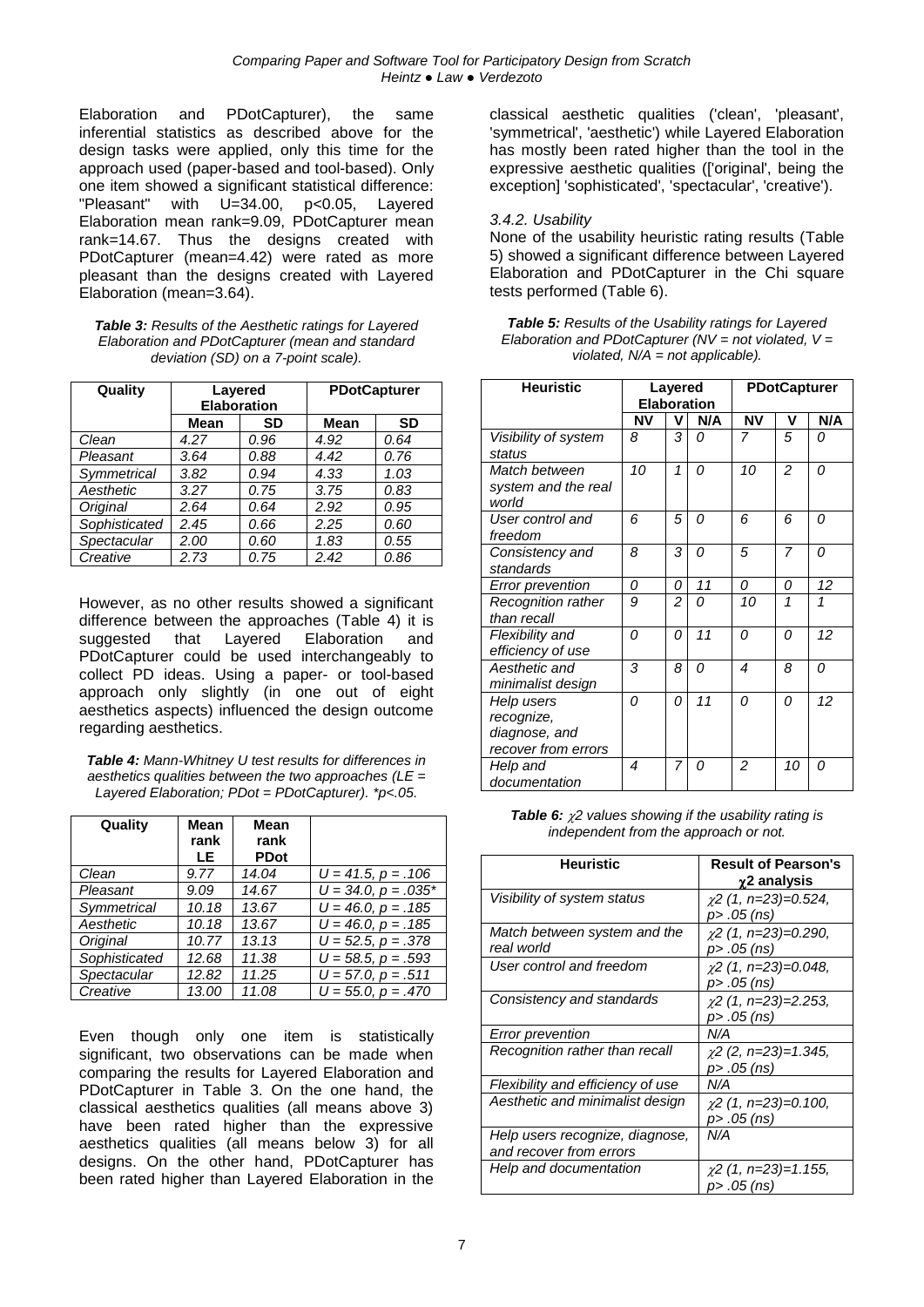However, as described above, three heuristics were rated as 'not applicable' for all prototypes. This can be explained by looking more closely at the design tasks and prototypes created. Because of the time restrictions for the PD activity the participants only designed one-page (of their) applications. It is therefore reasonable that the heuristic "Help users recognize, diagnose, and recover from errors" could not be rated for the prototypes. They were neither interactive (so that an error message could have been evoked) nor did the participants design interaction flows that would have contained error messages. In the same way the designs did not include confirmation dialogues, making the "Error prevention" heuristic not applicable. Accelerators, like keyboard shortcuts, were not only "unseen by novice users", but also invisible in the (non-interactive) design. Thus, again, it made sense that this heuristic could not be rated and was consequently given the 'not applicable' rating. As the observation of these three heuristics being inapplicable was consistent over all created designs it could be said that this was not caused by the individual design task or approach used, but rather caused by the general task of designing a (non-interactive) one-page application.

#### *3.4.3. Relevancy*

The results of the relevancy ratings is shown in [Table 7.](#page-7-1) With the paper-based approach 128 design elements were identified, 45 of which were rated as not relevant for the respective kind of prototype. With PDotCapturer 111 design elements were created by the participants, 27 of which were rated as not relevant. Therefore Layered Elaboration resulted in an average of 7.55 relevant design elements and PDotCapturer in an average of 7 relevant design elements per design. As for the test for independence of task and relevance of screen elements, a Chi square test was performed. The results showed that the amount of relevant to irrelevant design elements was not significantly different between Layered Elaboration and PDotCapturer  $(\chi 2$  (1, n=239)=3.314, p> .05 (ns)).

<span id="page-7-1"></span>*Table 7: Results of the Relevancy ratings for Layered Elaboration and PDotCapturer.*

| Relevancy    | Layered<br><b>Elaboration</b> | <b>PDotCapturer</b> |
|--------------|-------------------------------|---------------------|
| Not relevant | 45                            | つつ                  |
| Relevant     | 83                            | 84                  |

#### *3.3.4. Questionnaire*

For the data analysis of the statements comparing Layered Elaboration and PDotCapturer (see Figure [12](#page-4-3) for an example) the five points on the scale between Paper and PDot were given the values 1 (for the point next to Paper) to 5 (for the point next to PDot). The point in the middle between Paper and PDot was thus assigned the value 3. Therefore

all values of less than three indicated favour of Layered Elaboration (the further away from three, and thus closer to 1, the more), where all values larger than three indicated a preference of PDotCapturer (the bigger, and thus closer to 5, the more).

<span id="page-7-0"></span>

| <b>Table 8:</b> Replies regarding the statements comparing the |
|----------------------------------------------------------------|
| paper-based and tool-based method on a scale from              |
| 1=Layered Elaboration to 5=PDotCapturer.                       |

| Statement                                 | Mean | <b>SD</b> |
|-------------------------------------------|------|-----------|
| Overall I preferred this method           | 2.61 | 1.61      |
| This method was easier to learn           | 2.25 | 1.55      |
| This method was easier to use             | 2.46 | 1.48      |
| This method was less cumbersome           | 2.39 | 1.18      |
| I felt more confident using this method   | 2.32 | 1.34      |
| I preferred this method for creating      | 3.32 | 1.60      |
| textual feedback                          |      |           |
| I preferred this method to create         | 1.82 | 1.28      |
| freehand drawings                         |      |           |
| I preferred this method when expressing   | 2.96 | 1.40      |
| my mood                                   |      |           |
| I preferred this method to check out the  | 3.39 | 1.52      |
| design of others                          |      |           |
| I preferred this method to respond to the | 3.32 | 1.31      |
| design of others                          |      |           |
| I think this method produced the better   | 2.39 | 1.32      |
| result                                    |      |           |

When analysing the comparison of Layered Elaboration and PDotCapturer by the participants, presented in [Table 8,](#page-7-0) it could be seen that PDotCapturer was rated slightly better than Layered Elaboration for three of the statements (mean >3). The first one was providing textual feedback. The participants preferred typing on a keyboard at the PC to handwriting on paper and acetates. This is also supported by the comments specified in the questionnaire, e.g. "Faster and easier to type on pdot and it's condensed into sticky note." The other two statements were the ones based on the PD tasks PDotCapturer was initially designed for (check out an existing design and annotate it). Again, the results from the data analysis were also supported through the comments provided in the questionnaire regarding why and for what which method was preferred: "Evaluating was easier with PDot with the contextual sticky notes." and "Really quick when giving feedback and like, dislike, neutral emotions are useful". Whereas the tool was preferred for textual feedback, non-verbal feedback such as drawings and sketches was clearly preferred to be given using the paper-based approach. This could be explained by the observation that drawing with a mouse on the screen is not common. This was also expressed by the participants in the freeform text fields regarding why they preferred one of the approaches to the other: "easier to draw by pen/pencil" or "Hard to draw on computer". All other ratings were between 2 and 3 and therefore in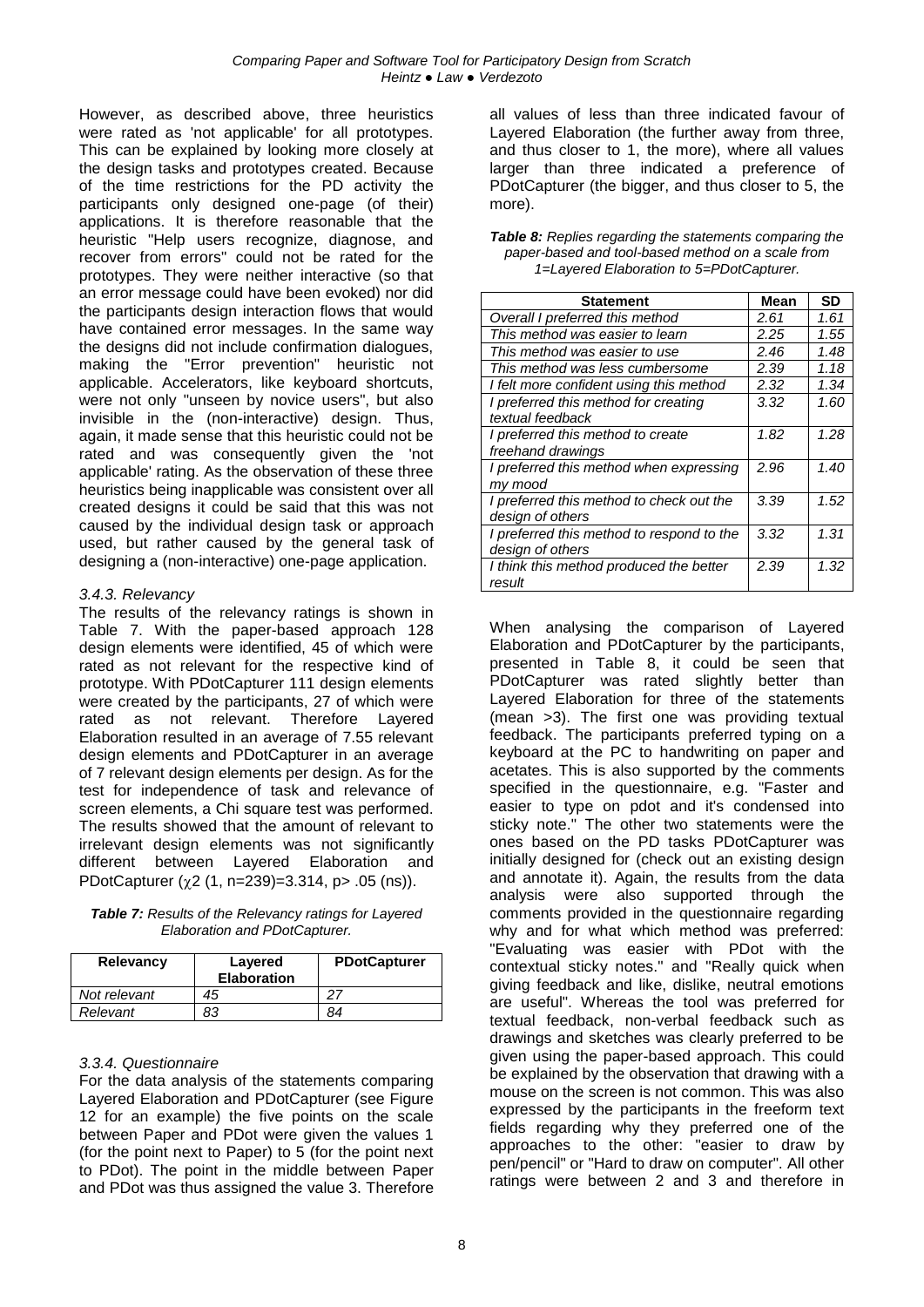(slight) favour of Layered Elaboration over PDotCapturer.

# **4. DISCUSSION**

### **4.1. Affordances of paper and tool**

A concept that can be used to explain paper usage and its comparability with tools is that of 'affordances'. The theory behind affordances, developed by Gibson (1979), implies that people can perceive functionality and possible actions based on the physical properties of objects. "The physical properties of paper … afford many different human actions, such as … manipulating … and in combination with a marking tool, writing on." (Sellen and Harper, 2003, page 17). Although software tools, as digital technologies, have different affordances as paper (Sellen and Harper, 2003, page 18), the results of our comparison showed that the designs created with both approaches were similar. This could be explained with the PC literacy of the participants, which, together with appropriate tool design, might have mimicked the affordance of paper to write on it in the tool. The empty white space on the computer screen, together with a mouse cursor looking like a pen, might have provided a similar affordance to a real pen and empty piece of paper.

However, the different affordances of paper and tool could explain the differences in user perception suggested by the questionnaire results presented. A PC has different affordances from paper: "… because it dynamically displays information, it affords the viewing of moving images" (Sellen and Harper, 2003, page 18), or in our case, interactive prototypes. Although the prototype designs created by drawing in PDotCapturer were not interactive, the presentation on a PC screen might have given the impression of an interactive application more than the drawing on paper and acetates.

With the keyboard, digital technology "... affords the creation of regular, geometric, uniform marks" (Sellen and Harper, 2003, page 18), or 'text'. Together with the 'affordance of viewing moving images' this could explain the end-user preference of PDotCapturer, as a tool using digital technology, for the PD task of reviewing the designs of others and providing textual comments.

# **4.2. Tool- usage**

For end-users a tool-based PD sessions could offer several advantages over a paper-based one (as expressed and confirmed by some of the responses in the free text fields in the questionnaire comparing Layered Elaboration and PDotCapturer): When annotating the initial designs of other endusers participating in the same event, there is no issue with illegible handwriting, which can pose a

problem on paper, as most of the text is typed. The understandability of initial designs for other endusers annotating the design could be improved through elaborate textual descriptions and explanations. While these could clutter the interface design on paper and could cause space issues, as they are written inside the design space, they were 'hidden' in small markers not interfering with the prototype design with the tool. Typing was perceived as advantageous over writing by hand by some participants. These benefits of tools from the end-users perspective should motivate more toolusage in PD.

From the subjective ratings of the participants, given in the questionnaire, it could be seen that they preferred the paper-based approach for the initial design, but PDotCapturer for the following round of annotation activities. To use the tool for this purpose the initial designs could be digitalized, for example by taking a picture using a digital camera or mobile phone. They could then be presented in PDotCapturer for the following rounds of PD activities to further refine the design. PDotCapturer could be enhanced to facilitate and ease this process, e.g. a mobile app could be developed to take a picture of a design on paper and integrate it into the tool. A scenario for this in practice could be applying the different approaches over several workshops: an initial design workshop with paper followed by one or more refinement workshops using PDotCapturer. This would allow the end-users to work with their preferred method for each of the PD design and refinement activities. Like in document management, with paper and digital documents, where "introduction of a new technology can stimulate a synergy between old and new" (Liu and Stork, 2000, page 97), PDotCapturer as a new tool could induce new ways to work with and handle paper.

Besides paper-based methods, there are plenty of other, non-paper-based, non-digital methods in PD, e.g. using foam, clay, or Lego bricks to form a three dimensional prototype (Sanders, Brandt, and Binder, 2010). PDotCapturer could be compared with these approaches as well (e.g. by foreshortening drawings to make them look threedimensional). However it might be more promising to develop dedicated tools (for example using virtual reality for a digital representation of 3D objects) and conduct similar comparisons between those approaches and tools.

# **4.3. Tool- support for designers**

As well as offering advantages for participants (e.g. typing instead of handwriting) tools could also provide advantages for designers in PD activities. Besides supporting them in distributed PD settings a tool also "opens up new research opportunities with the field of Natural Language Processing and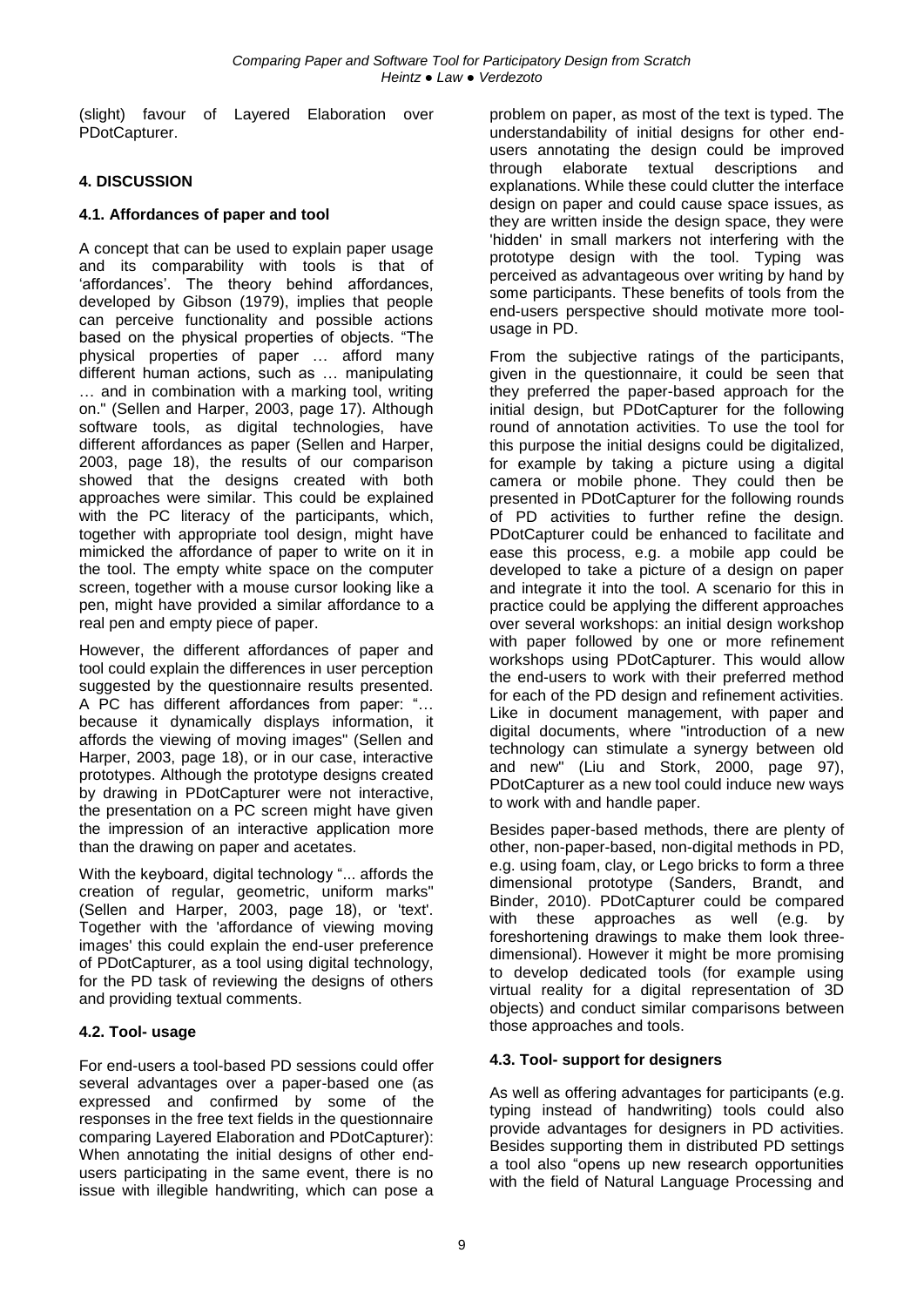Machine Learning to develop visualization techniques and automated organization of the ideas" (Walsh and Foss, 2015, page 106). Useful innovative visualisations and automation of tasks following the idea gathering could lead to a better utilisation of PD activities, not through ensuring that end-users are supported in specifying their ideas, but by ensuring designers are supported in considering and appropriately representing these ideas (Read et al., 2016).

# **5. LIMITATIONS**

The main threat of validity regarding the findings presented in this paper is that they are based on a single evaluation. This paper presents a short quantitative analysis comparing paper and tool but the results are indicative rather than definitive. Larger scale studies, including quantitative and qualitative methods, are needed to substantiate our findings.

Designing only single-page applications due to time constraints for the study is a restriction which influenced the results (e.g. some of the usability heuristics could not be rated because the respective graphical user interface elements or dialogs were not part of the designs).

A possible limitation of this research might be that most of the participants in the performed study had a good PC literacy. Results of comparing paperbased PD approaches and software tools might differ if non-PC-experts are participating.

The study presented here was performed with participants that had not used PDotCapturer before. Given the learning of interface and interaction associated with the tool, studies with experienced or even expert PDotCapturer users might have yielded different results.

# **6. CONCLUSION AND FUTURE WORK**

The comparison of Layered Elaboration and PDotCapturer, when designing an application from scratch, showed similarities and differences of the two approaches. However, PDotCapturer could be used instead of the paper-based approach, to enable benefits of tool-usage, as it facilitated the same qualities in the resulting designs.

The presented study comparing paper-based and tool-based PD approaches only found one significant difference: The PDotCapturer tool outperformed Layered Elaboration in one of the eight Aesthetic ratings applied (Pleasant). For the Usability and Relevancy ratings of the designs no significant differences were found. End-users preferred the paper-based Layered Elaboration approach over the PDotCapturer tool for tasks related to creating an initial design but the toolover the paper-based approach to explore and annotate the designs of others and to create textual comments.

A remaining open question is, which influence the experience with PDotCapturer has on the comparison results and preferences of end-users. To address this question additional studies could be conducted that first get participants familiar with the tool and then compare it with paper. This could be done by using PDotCapturer in a series of PD workshops, with the comparison with a paperbased approach being conducted after several toolsupported sessions, not in the first one.

Evaluating paper and tool for a single-page application is a good starting point and gave interesting first insights regarding the comparability of paper and tool in PD. However, more complex applications should be designed with both approaches, and the results compared, to get additional findings from different, more sophisticated design tasks. Larger scale studies, including quantitative and qualitative methods, should be conducted to substantiate our initial findings.

Although PDotCapturer has only been used in a colocated setting for this study (to minimize the number of variables that were not controlled), its design is feasible for using it in a distributed setting. As this is an area where tool-usage could have additional advantages over paper (Naghsh and Andy, 2004; Walsh et al., 2012; Heintz et al., 2014; Walsh and Foss 2015), it would be interesting to compare paper-based approaches with PDotCapturer in a distributed PD setting.

To allow for a general applicability of PDotCapturer in different usage scenarios and environments the technical requirements have been restricted to a minimum (any browser, Internet access, mouse and keyboard as input devices). By loosening these restrictions more technically advanced options could be explored. By requiring touch- or stylussupporting devices PDotCapturer could offer an input modality closer to the paper-based experience than drawing with a mouse. It would thus be interesting to compare PDotCapturer on a touch-screen device with a paper-based approach.

# **7. REFERENCES**

- Brooke, J. (1996) Sus-a quick and dirty usability scale. *Usability evaluation in industry*, 189 (194). 4-7.
- Campos, P. and Nunes, N. (2007) Towards useful and usable interaction design tools: Canonsketch. *Interacting with Computers*, 19 (5- 6). 597-613.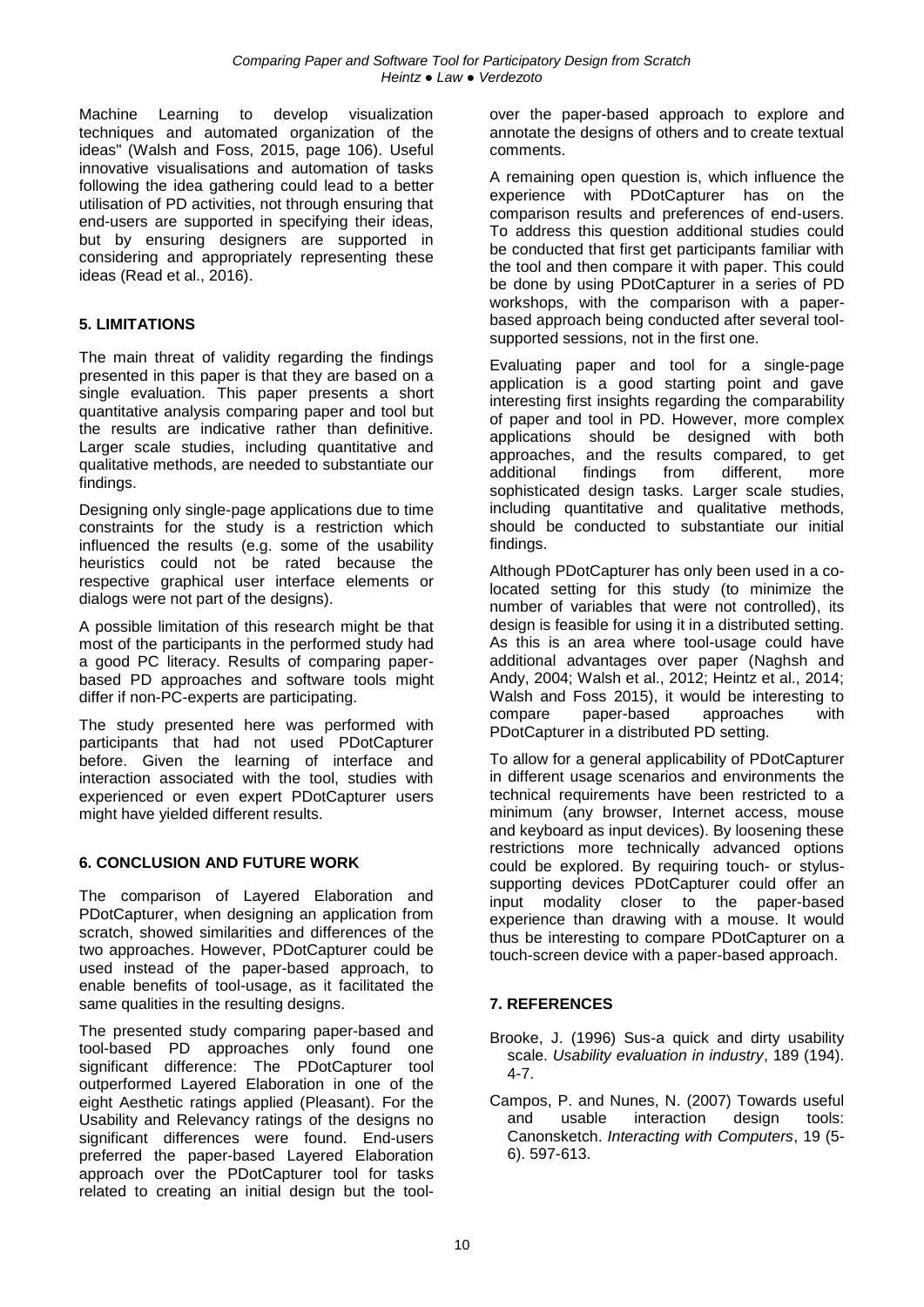- Carmel, E., Whitaker, R.D., and George, J.F. (1993) PD and joint application design: a transatlantic comparison. *Communications of the ACM*, 36 (6). 40-48.
- Carroll, J.M., Chin, G., Rosson, M.B., and Neale, D.C. (2000) The development of cooperation: five years of participatory design in the virtual school. In *Proceedings of the 3rd conference on Designing interactive systems: processes, practices, methods, and techniques, DIS '00*. Brooklyn, 17-19 August. New York: ACM. 239- 251.
- Clement, A. and Van den Besselaar, P. (1993) A retrospective look at PD projects. *Communications of the ACM*, 36 (6). 29-37.
- Danielsson, K., Naghsh, A.M., Gumm, D., and Warr, A. (2008) Distributed participatory design. In *CHI'08 extended abstracts on Human factors in computing systems*. Florence, 05-10 April 2008. New York: ACM. 3953-3956.
- Druin, A. (2002) The role of children in the design of new technology. *Behaviour & Information Technology*, 21 (1). 1-25.
- Druin, A., Bederson, B.B., Hourcade, J.P., Sherman, L., Revelle, G., Platner, M., and Weng, S. (2001) Designing a digital library for young children. In *Proceedings of the 1st ACM/IEEE-CS Joint Conference on Digital Libraries, JCDL '01*. Roanoke, 24-28 June 2001. New York: ACM. 398-405.
- Gennari, J.H. and Reddy, M. (2000) Participatory design and an eligibility screening tool. In *Proceedings of the AMIA symposium*. Los Angeles, 04-08 November 2000. American Medical Informatics Association. 290-294.
- Gibson, J.J. (1979) *The Ecological Approach to Visual Perception*. New York: Houghton Mifflin.
- Greenbaum, J. (1993) A design of one's own: towards participatory design in the united states. *Participatory design: Principles and practices*, 1993. 27-37.
- Guha, M. L., Druin, A., Chipman, G., Fails, J. A., Simms, S., and Farber, A. (2004) Mixing ideas: a new technique for working with young children as design partners. In *Proceedings of the 2004 conference on Interaction design and children: building a community*. Baltimore, 01-03 June 2004. New York: ACM. 35-42.
- Gumm, D.C. (2006) Distributed participatory design: An inherent paradoxon? In *Proceedings of IRIS29*.
- Halskov, K. and Hansen, N. B. (2015) The diversity of participatory design research practice at PDC 2002-2012. *International Journal of Human-Computer Studies*, 74. 81-92.
- Heintz, M., Law, E.L.-C., Govaerts, S., Holzer, A., and Gillet, D. (2014) Pdot: participatory design online tool. In *CHI'14 Extended Abstracts on Human Factors in Computing Systems*. Toronto, 26 April - 01 May 2014. New York: ACM. 2581- 2586.
- Kelly, S.R., Mazzone, E., Horton, M., and Read, J.C. (2006) Bluebells: a design method for childcentred product development. In *Proceedings of the 4th Nordic conference on Human-computer interaction: changing roles*. Oslo, 14-18 October 2006. New York: ACM. 361-368.
- Lim, Y-K., Stolterman, E., and Tenenber, J. (2008) The anatomy of prototypes: Prototypes as filters, prototypes as manifestations of design ideas. *ACM Transactions on Computer-Human Interaction (TOCHI)*, 15 (2). 7:1-7:27.
- Liu, Z. and Stork, D.G. (2000) Is paperless really more?. *Communications of the ACM*, 43 (11). 94-97.
- Lohmann, S., Ziegler, J., and Heim, P. (2008) Involving end users in distributed requirements engineering. In *Engineering Interactive Systems*. Springer. 221-228.
- Marois, L., Viallet, J.E., Poirier, F., and Chauvin, C. (2010) Experimenting introductory tools for innovation and participatory design. In *Proceedings of the 11th Biennial Participatory Design Conference*. Sydney, 19 November - 03 December 2010. New York: ACM. 259-262.
- Moraveji, N., Li, J., Ding, J., O'Kelley, P., and Woolf, S. (2007) Comicboarding: Using comics as proxies for participatory design with children. In *Proceedings of the SIGCHI Conference on Human Factors in Computing Systems*. San Jose, 30 April - 03 May 2007. New York: ACM. 1371-1374.
- Muller, M.J. (1991) Pictive-an exploration in participatory design. In *Proceedings of the SIGCHI Conference on Human Factors in Computing Systems*. New Orleans, 27 April - 02 May 1991. New York: ACM. 225-231.
- Muller, M.J., Wildman, D.M., and White, E.A. (1993) Taxonomy of PD practices: A brief practitioner's guide. *Communications of the ACM*, 36 (6). 26-28.
- Naghsh, A.M. and Andy, D. (2004) Gabbeh: a tool to support collaboration in electronic paper prototyping. In *CSCW 2004 the ACM Conference on Computer Supported Cooperative Work*. Chicago, 06-10 November 2004. New York: ACM.
- Newman, M.W., Lin, J., Hong, J.I., and Landay, J.A. (2003) DENIM: An informal web site design tool inspired by observations of practice. *Human-Computer Interaction*, 18 (3). 259-324.